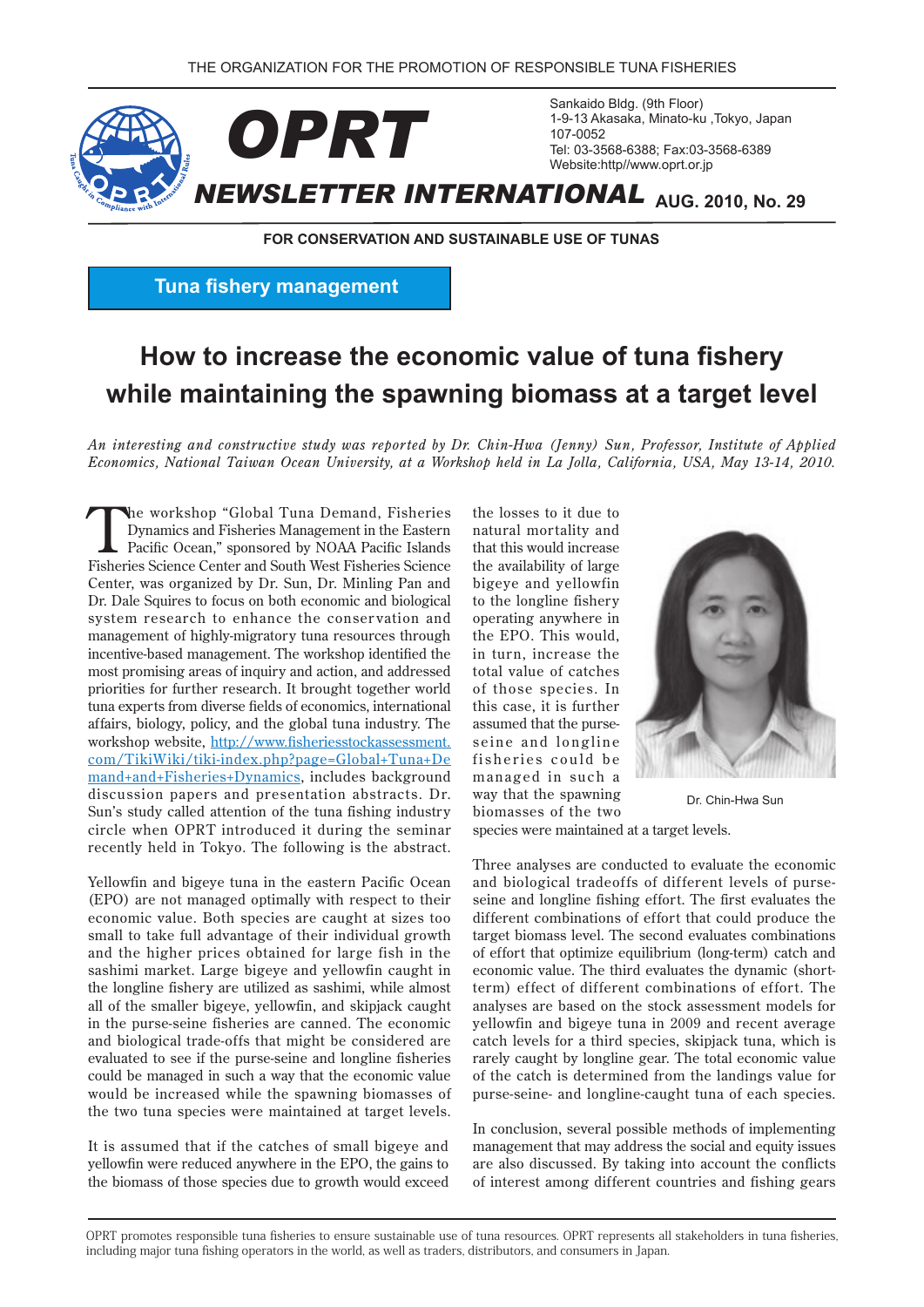economic and ecological considerations are incorporated that utilize the tuna resources, it is imperative that socioto establish a cooperative scheme to create incentives to purse-seine fishermen to reduce their catches of juvenile bigeye and yellowfin tuna under a tradable rights-based management scheme. The details of such a management system would have to be worked out to address the complexities of the fishery and the society that depends on it, but the potential benefits and the possibility of implementing such a system should not be ignored.

(The author is heartily thankful to Mark N. Maunder, Alexandre Aires-da-Silva, and William H. Bayliff for help in compiling the IATTC tuna stock assessment result for this study. Please contact Jenny Sun  $\epsilon$  iennysun@ucsd.edu> for further information.)

# **FAO** expert calls on purse-<br>seiners to refrain from **catching juvenile tunas and longliners** to cooperate with longliners

PRT organized its second seminar for fiscal 2010 in Tokyo on June 23. At the seminar, Dr. Makoto Miyake, an expert on tuna fishing capacity at the United Nations Food and Agriculture Organization (FAO), delivered a lecture under the theme of "Sustainable use of tuna resources and the way toward solution of over fishing capacity issue - What should be the position of purse-seiners and longliners?"

Dr. Miyake explained the trend of tuna fisheries in the world and Japan as well as the problem of expanding overcapacity and its management. Outlining the international situation of tuna fisheries in recent years and the future prospect, he said "the opinion of the international community is that it is imperative to avoid catch of juvenile tunas by purse-seine fishing."

"The public view on longline fishing, on the other hand, has been improving globally into one that it is a fishing method giving less impact on tuna resources, although it is less efficient fishing compared with purse-seining. Both purse-seining and longlining can have their own exist without conflict if purse-seiners refrain from catch of way of continuing fishing activities. I believe they can cojuvenile tunas," he noted.

Dr. Miyake further pointed out that purse-seine fishing effort has seen a rapid increase throughout the world from early 1970s, exceeding the catch volume by longlining.

If, however, fishing capacity is controlled at an appropriate level, it would facilitate agreement on resource management among various stakeholders and enable smooth compliance with necessary fishing regulations. It would also make it possible for fishers to restrain costs while maintaining their catch volume at the same level.

In order to implement the control of fishing capacity, Dr. Miyake stressed that it is crucial to first establish the respective fishing rights and then realize global



registration of the current fishing capacity. After fulfilling these requirements, it would be possible to carry out necessary measures to control fishing capacity.

In the last analysis, however, there would arise an issue of allocation of the resources and capacity. How to allocate resources and capacity would become a tough issue amid the current confrontations between purse-seiners and longliners, between sashimi producers and canned tuna producers, and between developing fishing nations and advanced nations.

As a concrete proposal for considering the solution of this issue, Dr. Miyake introduced to the audience the study by Dr. Chin-Hwa Sun, presented above.

**RFMO** Workshop

## **20% proposes Japan** cutback in the number of **purse-seiners in the Western and Central Pacific**

The International Workshop on RFMO Management<br>
of Tuna Fisheries was held in Brisbane, Australia,<br>
from 29 June to 1 July to discuss the issue of tuna<br>
fishery management. The objectives of the werkshop of Tuna Fisheries was held in Brisbane, Australia, fishery management. The objectives of the workshop were to recommend measures to ensure the long-term sustainability of the world's tuna fisheries and focus on future management options and initiative.

At the meeting, Japan presented a proposal on a reduction in the capacity of the purse-seine fleets of seven distant water fishing nations (DWFN), including Japan, currently fishing under the framework of the Western and Central Pacific Fisheries Commission (WCPFC). The target level of reduction was 20% by vessel number in all seven DWFN fleets by 2013 or, if appropriate, an equivalent reduction in fishing capacity in these fleets operating in .WCPFC

The reduction proposal is based on the fact that purse seine catch in the WCPFC area has been expanding drastically for the last 30 years; reported catch was only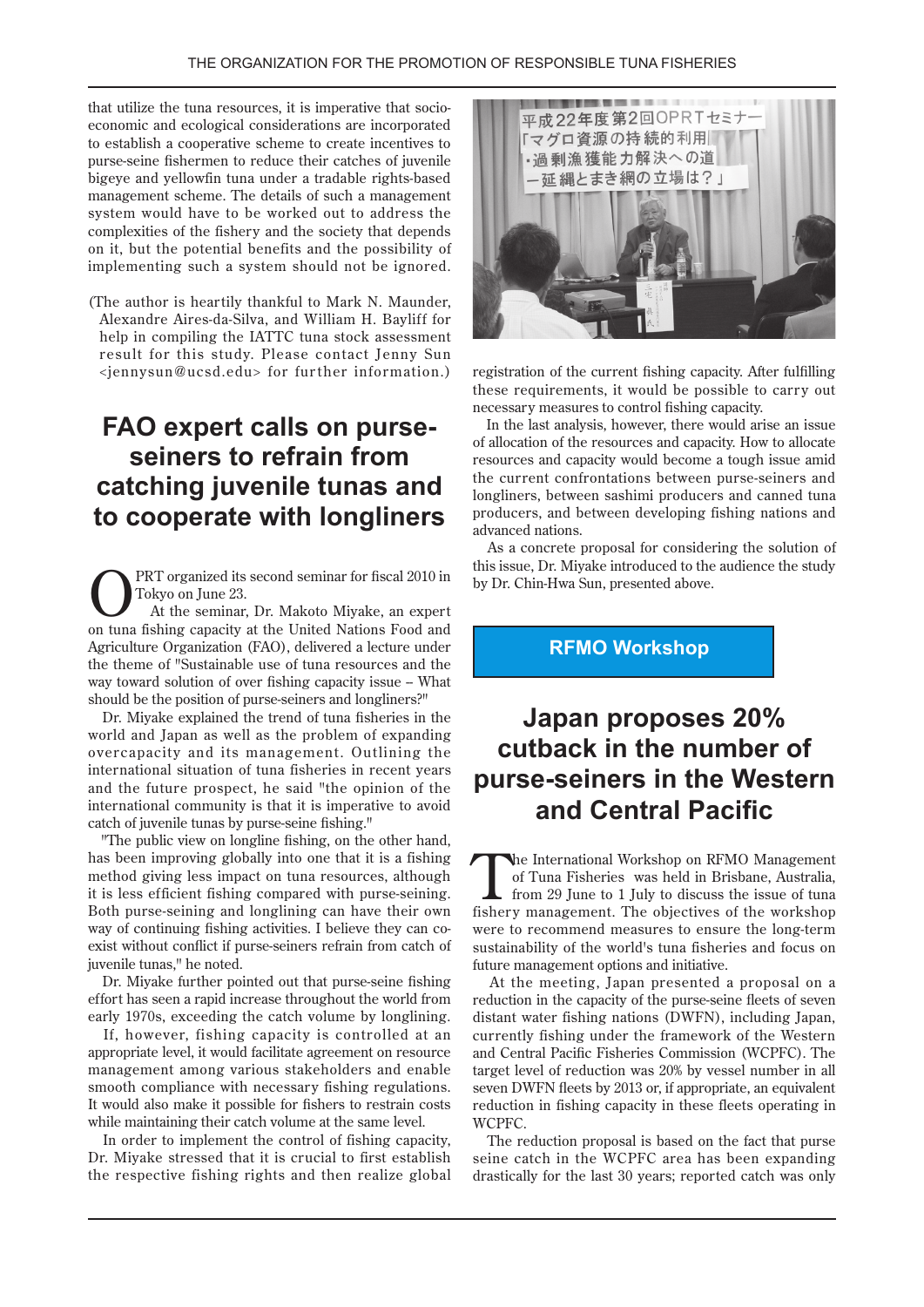120 thousand MT in 1980, and then, in 1991, the catch reached 1 million MT. In 2007, the purse seine fishery harvested 1.74 million MT, which accounted for 65% of the global purse seine catch.

Japan's presentation attracted a wide-ranging attention of the participants, but South Pacific island nations posed a question over whether Japan's proposal could hamper the development of fisheries in developing countries. Also, there were other fishing countries that expressed opposition. Therefore, Japan's initiative was not accepted as it was tabled.

However, progress was observed in that the countries shared their views on the serious issue of purse-seine fishing vessels in the Central and Western Pacific,

It seems rather sure that understanding spread among the participants that the present situation is not for increasing the number of purse-seine fishing vessels, and reduction may have to be implemented when appropriate.

The participants also confirmed that they will continue to discuss concrete measures for the solution of overfishing issue at each of fisheries management organizations.

#### **OPRT News**

### **OPRT urges RFMOs to limit** mass-harvest of juvenile **tunas by purse-seine fishing vessels**

**CERT** dispatched its representative, Ms Eiko Ozaki, to the International Workshop on RFMO<br>
Management of Tuna Fisheries, held in Brisbane,<br>
20 June 1 July to make presentation on behelf of the Ozaki, to the International Workshop on RFMO 29 June-1 July, to make presentation, on behalf of the international tuna longline fishing industry, regarding the efforts OPRT has promoted to date, in cooperation with its members, to restrain fishing capacity of tunas.

Ozaki explained the results of OPRT's fishing vessel scrapping program that set into motion the elimination of illegal, unreported and unregulated (IUU) large-scale tuna longline fishing vessels which had previously numbered



about 250 throughout the world.

She also told the participants that the commitment not to increase large-scale tuna longline fishing vessels is the condition for OPRT membership and has been complied with by all members. At present, over 90% of large-scale tuna longline fishing vessels in the world are registered with OPRT.

Ozaki concluded her presentation by touching upon the issue of massive catch of iuvenile tunas by fishing operations with Fish Aggregating Devices (FADs).

"Our member fishermen complained that their catches are decreasing due to growing FADs operations in many oceans. On behalf of its members, OPRT sincerely hopes that measures to restrain catch of juvenile tunas should be introduced by all RFMOs immediately," she said.

What follows is a gist of Ms.Ozaki's Presentation

- 1. OPRT has registered more than 90% of large scale tuna longline fishing vessels with more than 24 meters in length in the world. Vessels registered with OPRT are equipped with an ultra low temperature (minus 60 degrees C.) cold storage for supplying high grade frozen tunas to sashimi .market
- 2. The vessels belong to OPRT members-tuna fisheries organizations in Japan, Taiwan, Korea, Philippines, Indonesia, China, Ecuador, Seychelles, Vanuatu and Fiji. In addition, recently, organizations of Federated States of Micronesia and Malaysia, the coastal developing countries, newly joined OPRT, with an intention to develop their large scale tuna longline fishing industry.
- 3. The current major international tuna longline fishing industry is more or less stable. But since 2004, the number of vessels has been actually declining. As of March this year, the total number of large scale tuna longline fishing vessels registered with OPRT is  $1,067$ . In 2004, there were 1.454 vessels registered with OPRT. In particular, Japan has reduced its fleet size to 275 from 473 in 2004, while Taiwan reduced its fleet size to 359 from 597 in 2004.
- 4. One of main causes of reduction is introduction of strict fishing regulations and reduction of catch quota of major species, such as Atlantic bluefin tuna, southern bluefin tuna, bigeye tuna in the Western Central Pacific Ocean. Accordingly Japanese government scrapped 87 Japan's tuna longline fishing vessels last year for ensuring their compliance with regulations of reduced catch quota. Taiwan scrapped its 160 tuna longline fishing vessels in 2007 in compliance with the recommendation by ICCAT to reduce the number of vessels to meet the fishing regulations.
- 5. The most serious concern of the international tuna longline industry for its future is the stock